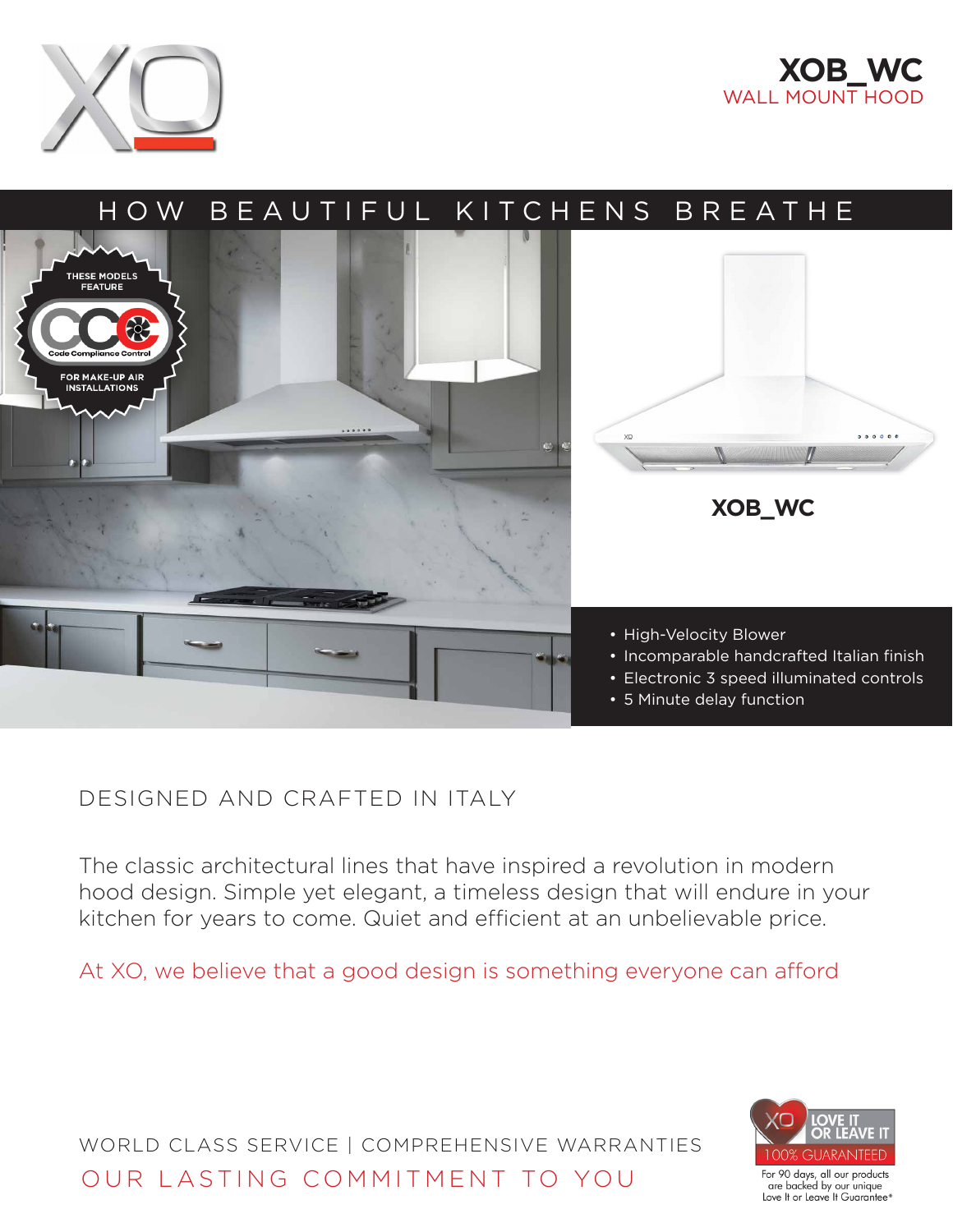# **XOB\_WC WALL MOUNT HOOD**



# FINISH **FEATURES FINISH**

**FEATURES** 

#### **White**

Also available in: Black or Stainless Steel

- Electronic 3 Speed Control + Power Boost
- CCC Code Compliance Control 395 or 600 CFM
- High Efficiency 3000K LED lights (x2)
- High Velocity Blower optimally removes Smoke, Grease and Odors
- Dishwasher Safe Aluminum Mesh Filter
- 6" Vertical Duct or Recirculating (Kit Sold Separately)
- 5 Minute Delay Shutoff Timer
- Standard Chimney fits ceilings up to 9' tall
- Made In Italy

## **PERFORMANCE**

| <b>SPEED</b> |     | ◚             |     | <b>BOOST</b> |
|--------------|-----|---------------|-----|--------------|
| <b>CFM</b>   | 150 | 250           | 395 | 600          |
| SONES        | 1.0 | $\sim$<br>2.4 | 4.0 | 6.4          |



#### FEATURES **SPECIFICATIONS**

**ELECTRICAL** 115VAC 60HZ 4.0 AMP

#### **DIMENSIONS**

- $H$ MAX 44" - MIN 32" (Recirc) MIN 28 3/4" (Vented)
- W 30" - 36"
- $\Box$ 19-3/8"

(Refer to illustration above)

## **MOUNTING HEIGHT**

ABOVE COOKING 27" - 32"

#### **OPTIONS**

| <b>Recirculation Kit</b>            | <b>XORFK04</b>  |
|-------------------------------------|-----------------|
| Recirculation Carbon Filter XORFRND |                 |
| 6" Make-Up Air Kit                  | XOMA06          |
| <b>Extended Duct Cover</b>          | <b>XOEDCB2W</b> |
| (for ceilings up to 10" tall)       |                 |



XO is exclusively distributed by EASTERN MARKETING CORP. 24 Eisenhower Parkway Roseland, NJ 07068